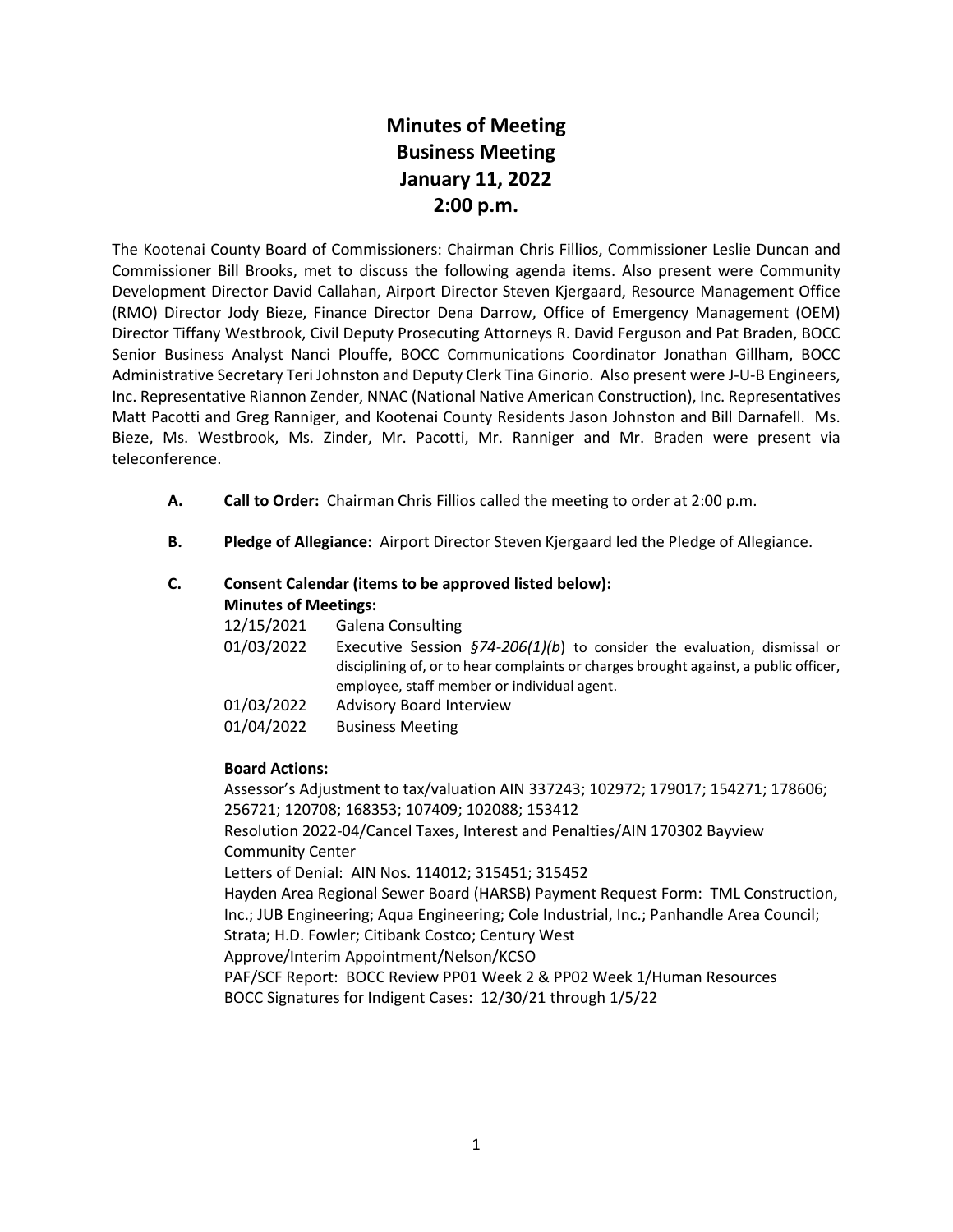Commissioner Leslie Duncan moved that the Board approve the Consent Calendar as it appeared on the agenda. Commissioner Bill Brooks seconded the motion. There being no further discussion, Deputy Clerk Ginorio called the roll:

| <b>Commissioner Brooks:</b> | Aye |
|-----------------------------|-----|
| <b>Commissioner Duncan:</b> | Ave |
| <b>Chairman Fillios:</b>    | Aye |
| The motion carried.         |     |

## **D. Payables List (Action):**

Commissioner Duncan moved that the Board accept the Payables List for the week of January 3, 2022 through January 7, 2022 in the amount of \$746,979.34, with no jury payments. Commissioner Brooks seconded the motion. There being no further discussion, Deputy Clerk Ginorio called the roll:

Commissioner Brooks: Aye Commissioner Duncan: Aye Chairman Fillios: Aye The motion carried.

## **E. Changes to the Agenda (Action):**

Commissioner Duncan asked that item two on the agenda be pulled. No objections were voiced.

## **F. Action Items:**

# **Contract/Roof Repair/Granite Enterprises, Inc./Office of Emergency Management**

Office of Emergency Management (OEM) Director Tiffany Westbrook requested the Board's approval of a contract with Granite Enterprises, Inc. to repair the roof of their building. She said the work was planned to begin this spring and the total cost should be about \$71,822. She explained it would be funded with some of the remaining CARES (Coronavirus Aid, Relief and Economic Security) dollars.

Commissioner Brooks moved that the Board approve the contract for roof repair with Granite Enterprises, Inc. for the Office of Emergency Management. Commissioner Duncan seconded the motion. There being no further discussion, Deputy Clerk Ginorio called the roll:

| Commissioner Brooks: | Ave |
|----------------------|-----|
| Commissioner Duncan: | Ave |
| Chairman Fillios:    | Ave |
| The motion carried   |     |

The motion carried.

# **Copier Maintenance Contracts/Training/Veterans/Detectives/Jail Admin/Treasurer/ Public Defender/Sheriff/Judge Mitchell/Assessor/OEM/specialty Courts/H & H, Inc./ Information Technology**

This item was pulled from the agenda.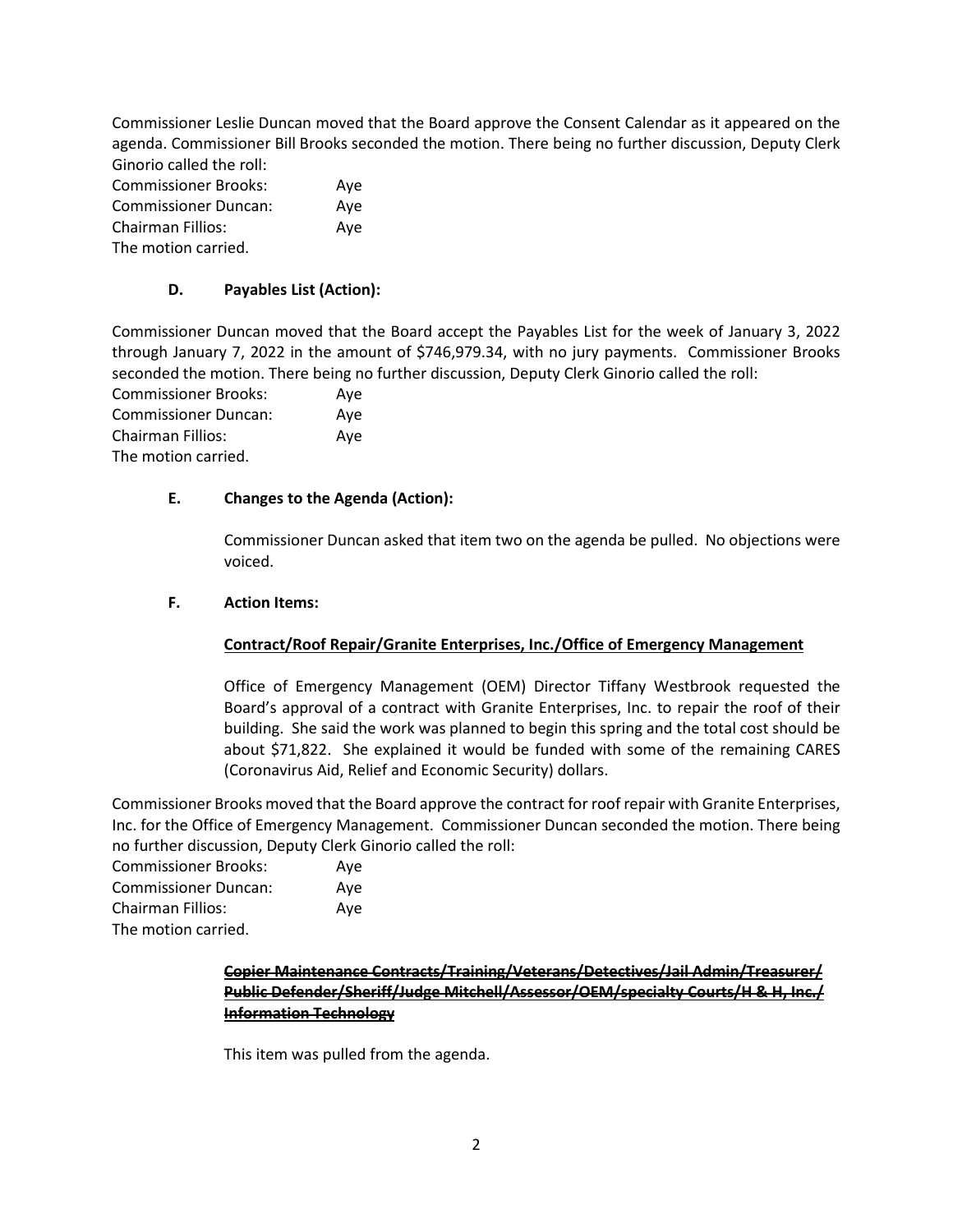## **Acknowledge Bids/Bus Stop Improvements/Panhandle Health/Hayden and Huetter/Seltice/Coeur d'Alene/Resource Management Office**

Resource Management Office (RMO) Director Jody Bieze reported that the total cost of the project had exceeded the informal bid threshold, so she recommended that the informal bidding be cancelled. She said they would then invite participants to bid again under the formal, sealed bid procedure.

Ms. Bieze asked the Board to acknowledge the informal bids that had been received.

Civil Deputy Prosecuting Attorney Pat Braden confirmed that it would be appropriate to acknowledge receipt of the bids today, then reject them under a specific agenda item in a future meeting. He said they could then start over with the formal bidding process.

Ms. Bieze stated that bids had been received from both National Native American Construction, Inc. and Interstate Concrete and Asphalt on January 6, 2022.

Commissioner Duncan moved that the Board acknowledge the bids as outlined for the bus stop improvements. Commissioner Brooks seconded the motion. There being no further discussion, Deputy Clerk Ginorio called the roll:

| <b>Commissioner Brooks:</b> | Ave |
|-----------------------------|-----|
| <b>Commissioner Duncan:</b> | Aye |
| <b>Chairman Fillios:</b>    | Ave |
| The motion carried.         |     |

Chief Deputy Assessor Allyson Knapp entered the meeting at 2:06 p.m.

## **Amendment/Inmate Telecommunication Location Agreement/Telmate LLC/KCSO**

Commissioner Duncan attempted to reach a representative of KCSO to present this agenda item but was not successful.

Civil Deputy Prosecuting Attorney R. David Ferguson stated that he had reviewed the agreement and the amendment dealt with rate changes and the number of tablets provided at the Jail. He said the other terms were essentially the same and that he saw no impediment to its approval.

Commissioner Duncan remarked that the amendment extended the agreement to 2023 and included a nominal rate change. She said that the charges were paid by the inmates, not the County.

Finance Director Dena Darrow confirmed that there was no cost to the County.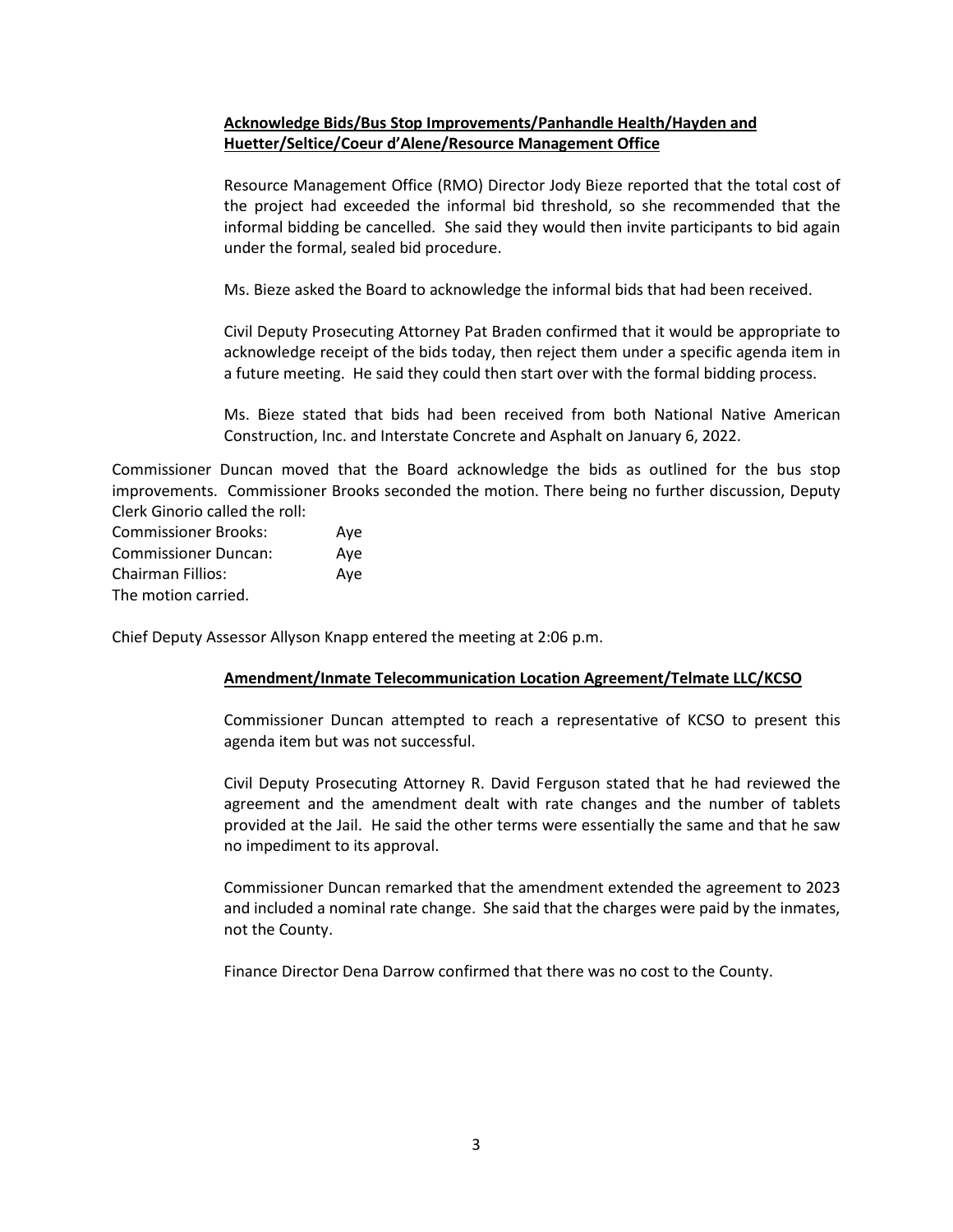Commissioner Brooks moved that the Board approve the amendment to the Inmate Telecommunication Location Agreement with Telmate, LLC for KCSO. Commissioner Duncan seconded the motion. There being no further discussion, Deputy Clerk Ginorio called the roll:

Commissioner Brooks: Aye Commissioner Duncan: Aye Chairman Fillios: Aye The motion carried.

## **Grant Application/Rehabilitation of Runway 6-24/Design for Taxiway B4 Construction/ Federal Aviation Administration/Airport**

Airport Director Steven Kjergaard requested the Board's approval of a grant application for design only of the Rehabilitation of Runway 6-24 and design and construction of Taxiway B4, in the amount of \$385,000. He remarked that they were currently negotiating the contract with T-O Construction, Inc.

Commissioner Duncan moved that the Board approve the grant application for the Rehabilitation of Runway 6-24 and design for Taxiway B4 Construction. Commissioner Brooks seconded the motion. There being no further discussion, Deputy Clerk Ginorio called the roll:

| <b>Commissioner Brooks:</b> | Aye |
|-----------------------------|-----|
| <b>Commissioner Duncan:</b> | Ave |
| Chairman Fillios:           | Aye |
| The motion carried.         |     |

## **Grant Application/Runway Lighting Improvements Phase 1/Federal Aviation Administration/Airport**

Mr. Kjergaard requested the Board's approval of a grant application for Runway Lighting Improvements Phase 1. He said the amount requested was \$833,333 and they planned to send the project out for bids in a few weeks.

In response to a question from Chairman Fillios, Mr. Kjergaard said the funding for the project would be 90% from the FAA (Federal Aviation Administration) with the remaining 10% probably split between the state and the County.

Commissioner Duncan moved that the Board approve the grant application for the Runway Lighting Improvements Phase 1. Commissioner Brooks seconded the motion. There being no further discussion, Deputy Clerk Ginorio called the roll:

| <b>Commissioner Brooks:</b> | Ave |
|-----------------------------|-----|
| <b>Commissioner Duncan:</b> | Ave |
| <b>Chairman Fillios:</b>    | Ave |
| The motion carried.         |     |

Kootenai County Resident Jason Johnston exited the meeting at 2:11 p.m.

Mr. Kjergaard commented that items seven and eight on the agenda related to the same property, so they could be handled under one motion.

Chairman Fillios agreed with the suggestion. No objections were voiced.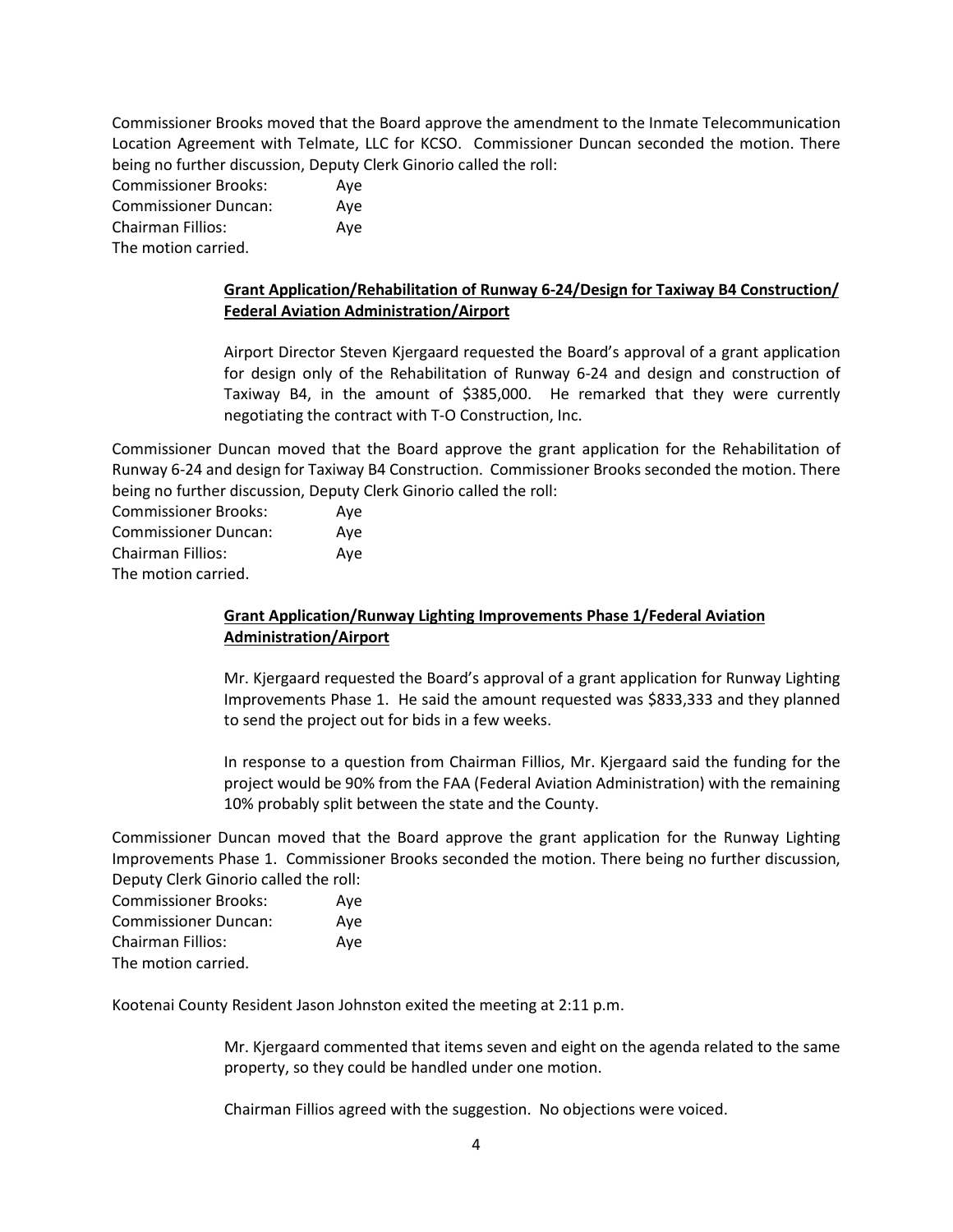## **Termination of Lease/AAL-420/Tomich/Airport**

## **Ground Lease/AAL-2021-2300/CDA Spine Holdings, LLC/Airport**

Mr. Kjergaard requested the Board's approval of the termination of lease AAL-420 under Tomich and the subsequent sale of the lease as AAL-2021-2300 to CDA Spine Holdings, LLC. He noted the amount was \$2,753.76 per year.

Commissioner Brooks moved that the Board approve the termination of Lease AAL-420 under Tomich and approve the new Ground Lease AAL-2021-2300 under CDA Spine Holdings, LLC. Commissioner Duncan seconded the motion. There being no further discussion, Deputy Clerk Ginorio called the roll:

| <b>Commissioner Brooks:</b> | Aye |
|-----------------------------|-----|
| <b>Commissioner Duncan:</b> | Aye |
| <b>Chairman Fillios:</b>    | Aye |
| The motion carried.         |     |

## **Agreement for Professional Services/Project Management/Shea, Carr & Jewell, Inc./ Community Development**

Community Development Director David Callahan requested the Board's approval for a professional services agreement for project management with Shea, Carr & Jewell, Inc. He explained this would allow his department to proceed with the Rathdrum Prairie Aquifer 5 acre overlay zone and the Coeur d'Alene Tribe re-zoning. He noted that his department did not have sufficient staff at this time to do the projects in-house.

Commissioner Duncan moved that the Board approve the agreement for professional services for Project Management with Shea, Carr & Jewell, Inc. Commissioner Brooks seconded the motion. There being no further discussion, Deputy Clerk Ginorio called the roll:

| <b>Commissioner Brooks:</b> | Ave |
|-----------------------------|-----|
| <b>Commissioner Duncan:</b> | Aye |
| Chairman Fillios:           | Ave |
| The motion carried.         |     |

Mr. Callahan exited the meeting at 2:16 p.m.

# **Appointments/Glader/Zao/Dean/Planning & Zoning Commission/Board of Commissioners**

Commissioner Duncan stated that the Board held interviews for the Planning & Zoning Board last week. She remarked that she had supported the reappointment of John Malloy, but this had not been approved by the other Commissioners.

Commissioner Duncan moved that the Board appoint Glader, for a term expiring December 31, 2023, and Zao and Dean for terms expiring December 31, 2024. Commissioner Brooks seconded the motion. There being no further discussion, Deputy Clerk Ginorio called the roll:

| <b>Commissioner Brooks:</b> | Aye |
|-----------------------------|-----|
| <b>Commissioner Duncan:</b> | Ave |
| Chairman Fillios:           | Ave |
| The motion carried.         |     |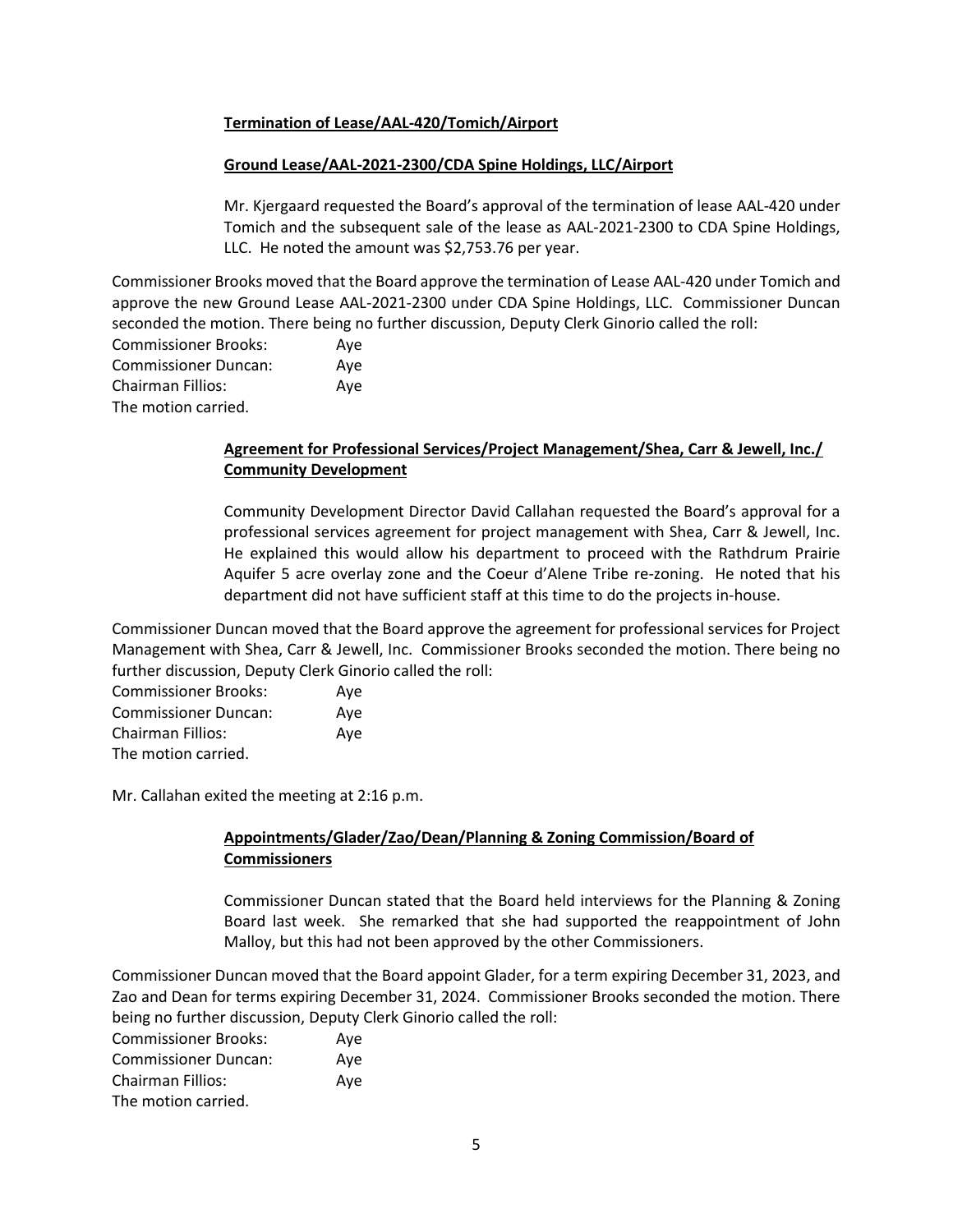# **Appointment/DeLange/Technical Leadership Group/Basin Commission/Board of Commissioners**

Chairman Fillios reported that Jeri Delange had contacted him a couple of weeks ago and indicated she was willing to accept reappointment to the Technical Leadership Group (TLG) that acted as consultant to the Basin Commission. He noted that, while Ms. Delange was willing to take on a broader involvement with the EPA (Environmental Protection Agency) but, since she had not been re-elected, she was not able to take on the federal role. He said her appointment expiration would be December 2023.

Commissioner Duncan commented that Ms. Delange had worked with the Basin Commission for a period of eight years, about eight years ago. She said Ms. Delange could still serve on the EPA if she received the TLG appointment.

Commissioner Duncan moved that the Board appoint Delange to the Technical Leadership Group of which Kootenai County has two spots, with only one spot filled, for the term ending in 2023. Commissioner Brooks seconded the motion. There being no further discussion, Deputy Clerk Ginorio called the roll:

Commissioner Brooks: Aye Commissioner Duncan: Aye Chairman Fillios: Aye The motion carried.

Mr. Ferguson exited the meeting at 2:18 p.m.

#### **Status Update Pending Items/Board of Commissioners**

#### Facilities Expansion

Commissioner Duncan reported that LCA had contacted her and wanted to set up a meeting on January 24 to review the preliminary drawings and get input from the staff that would be housed in the expansion. She said after that a meeting would be scheduled with the BOCC to discuss the project, probably on Zoom.

#### PAC Airport Lease

Mr. Kjergaard said that Wally Jacobson was reviewing the proposal and seemed favorably inclined. He predicted that the agreement would be brought before the BOCC in a couple of weeks.

Ms. Knapp exited the meeting at 2:20 p.m.

#### Financial Snapshot

Chairman Fillios stated that the next financial snapshot would be provided in February.

#### Impact Fee Analysis

Commissioner Brooks announced that the proposal from Galena Consulting was in legal review at the moment and should be brought to the Board next week.